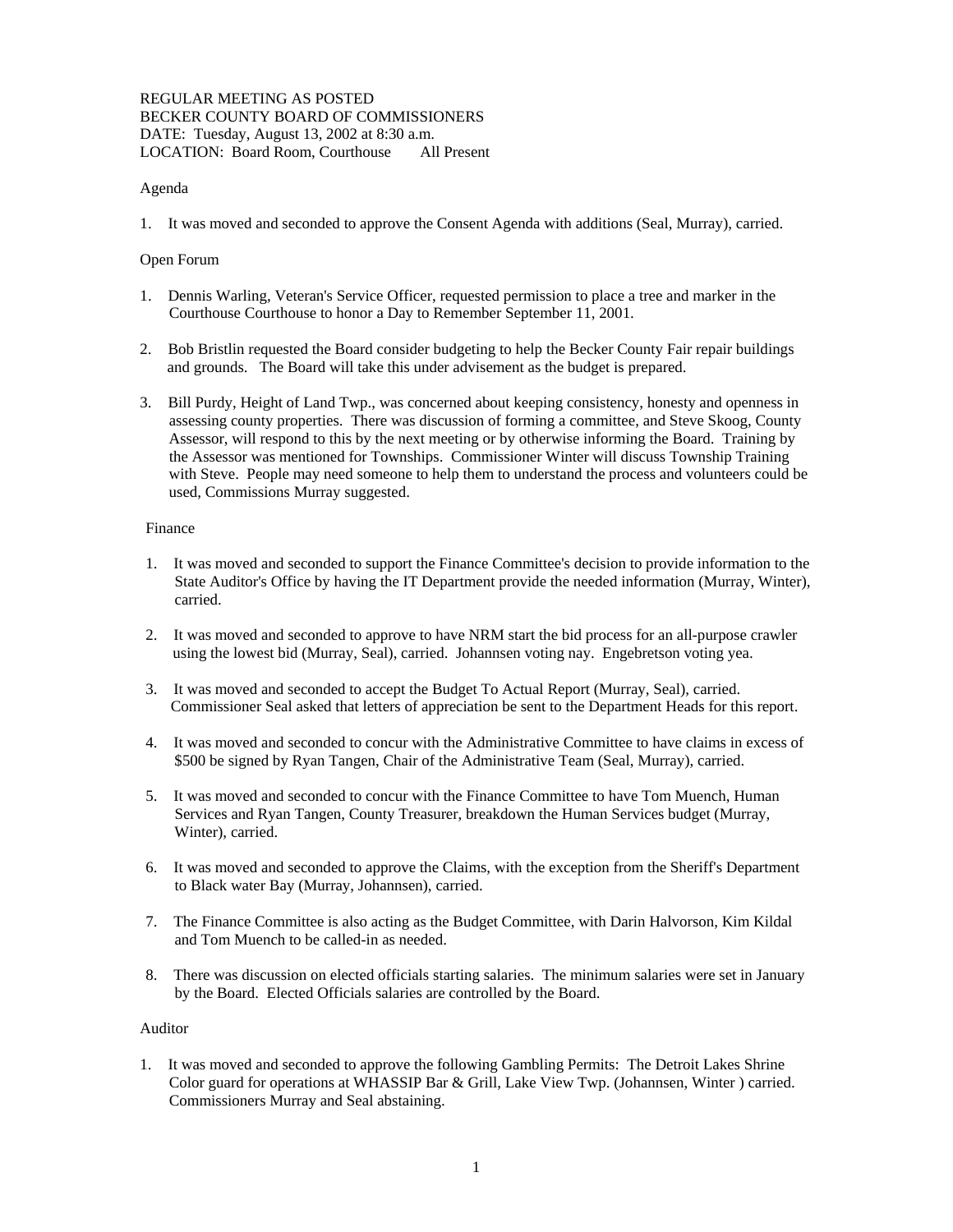- 2. It was moved and seconded to approve the following Tobacco License Application and 302 On/Off Sale Beer License: Richard J Bartlelt, new owner of Four Corners, Erie Twp. (Murray, Johannsen), carried.
- 3. It was moved and seconded to approve the Abatement of Penalty and Interest for Parcel #32.0102.001, 32.0148.001 & 32.148.03 (Winter, Murray), carried.

#### Assessor

1. The following Abatements were approved on the Consent Agenda (Seal, Murray), carried.

| 2002 Tax Payable |                      |         |                              |
|------------------|----------------------|---------|------------------------------|
| Parcel #         | Twn/City             | Amount  | Reason                       |
| 02.8039.000      | Audubon              | \$12.   | Double Assessed              |
| 05.0180.001      | Carsonville          | 248.    | <b>Missed Split</b>          |
| 05.0180.002      | Carsonville          | $+160.$ | <b>Missed Split</b>          |
| 10.0179.009      | Erie                 | 288.    | Homestead                    |
| 15.8047.000      | Height of Land       | 156.    | <b>Personal Property</b>     |
| 20.0498.054      | Maple Grove          | 474.    | <b>Wrong Parcel</b>          |
| 20.0498.055      | Maple Grove          | $+454.$ | <b>Wrong Parcel</b>          |
| 21.8071.000      | Osage                | 208.    | Homestead                    |
| 26.8027.000      | Runeberg             | 64.     | Error Mobile                 |
| 32.8345.000      | <b>Sugar Bush</b>    | 126.    | <b>Current License</b>       |
| 32.8347.000      | Sugar Bush           | 158.    | <b>Current License</b>       |
| 47.0543.000      | <b>Audubon City</b>  | 118.    | Homestead                    |
| 49.0543.000      | <b>Detroit Lakes</b> | 238.    | Disability Classification    |
| 49.8478.000      | <b>Detroit Lakes</b> | 222.    | Homestead                    |
| 49.8483.000      | <b>Detroit Lakes</b> | 390.    | Homestead                    |
| 51.8196.000      | Lake Park City       | 350     | Homestead                    |
| 2001 Tax Payable |                      |         |                              |
| 20.0498.054      | Maple Grove          | 526.    | <b>Assessed Wrong Parcel</b> |
| 20.0498.055      | Maple Grove          | $+474.$ | <b>Assessed Wrong Parcel</b> |
| 2000 Tax Payable |                      |         |                              |
| 20.0498.054      | Maple Grove          | 300     | <b>Assessed Wrong Parcel</b> |
| 20.0498.055      | Maple Grove          | $+280$  | <b>Assessed Wrong Parcel</b> |

2. It was moved and seconded to approve the following Abatement (Johannsen, Winter), carried.

| 2002 Tax Payable<br>Parcel #<br>04.8033.000 | Twn/City<br>Richwood | Amount<br>\$295. | Reason<br>Applied for Homestead 5/29/02 |
|---------------------------------------------|----------------------|------------------|-----------------------------------------|
| 2001 Tax Payable - Denied.<br>24.8033.000   | Richwood             | 334.             | Homestead                               |
| 2000 Tax Payable - Denied.<br>24.8033.000   | Richwood             | 171.             | Homestead                               |

NRM

1. It was moved and seconded award the bid for the SW Juggler Lake Road Aggregate Surfacing to Don Rooney, Projects Unlimited, bid of \$4,881.42. Low bidder did not supply a bid bond (Winter, Seal), carried.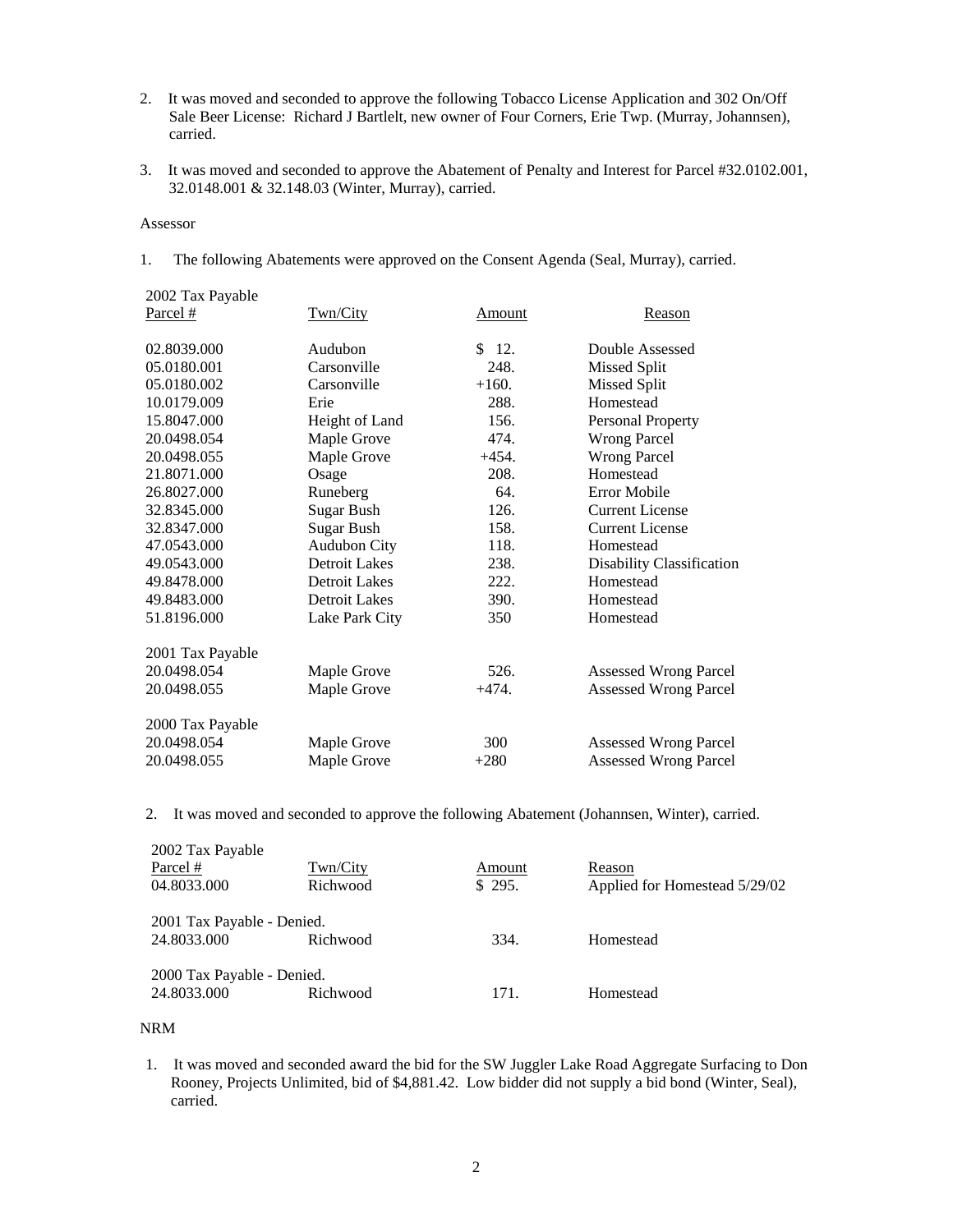2. It was moved and seconded to award the bid for site preparation of planting sites to Future Forests, Inc., only bidder. Trench & Spray @ \$95, Double Trench @ \$130, Herbicide @ \$440, Surfactant @ \$19 (Winter, Murray), carried.

# Highway

- 1. It was moved and seconded to approve the Agenda as presented (Murray Johannsen), carried.
- 2. The Dunton Locks Bid Award will be brought back to the August 27, Board Meeting.
- 3. Supplemental Agreement #1 Wine Lake Road was approved on the Consent Agenda ( Seal, Murray), carried.
- 4. The construction update was given.

### Human Services

- 1. It was moved and seconded to approve the Agenda as amended (Seal, Johannsen), carried.
- 2. The Transit Claims were approved on the Consent Agenda (Seal, Murray), carried.
- 3. It was moved and seconded to authorize to fill the Part-time Receptionist Vacancy due to a resignation (Johannsen. Seal), carried.
- 4. It was moved and seconded to authorize to fill the Social Workers Vacancy due to a resignation (Seal, Winter), carried.
- 5. It was moved and seconded to approve the following Purchase of Services Contracts (Johannsen, Seal), carried.

Devine House of Willmar Lutheran Social Services - In-Home Respite Care Merit Care - Home Health Care St Mary's Regional Health Center - Assisted Living Services White Earth Home Care Agency Green Pine Nursing Home of Menahga - Home Care Services Multi-County Nursing Service - Case Mgmt. and Home Care Services

6. It was moved and seconded to accept Family Services, Adult Services and Probation Placement Reports (Seal, Johannsen), carried.

### EDA

1. It was moved and seconded to advertise and hold a Public Hearing on September 10, 2002 to discuss Amending the Business Subsidy Policy for Becker County (Seal, Murray), carried

### Commissioners

1. Reports & Correspondence: a. Fair Issues, Commissioner Johannsen

# 2. Appointments:

- a. It was moved and seconded to appoint Mary Solmon (replacing Dr. Bob Koshnick) and Barry and Kristy Wilde (replacing Al Chirpich) to the Winter Trails Advisory Committee. Terms to run through March 31, 2004 (Murray, Seal), carried.
- b. It was moved and seconded to appoint Jody Beaudine as a manager to the Cormorant Lakes Watershed (Winter, Seal), carried.
- 3. It was moved and seconded to authorize the placement of a tree and plaque in the Courthouse Courtyard by The American Legion in remembrance of September 11, 2001(Murray, Winter), carried.